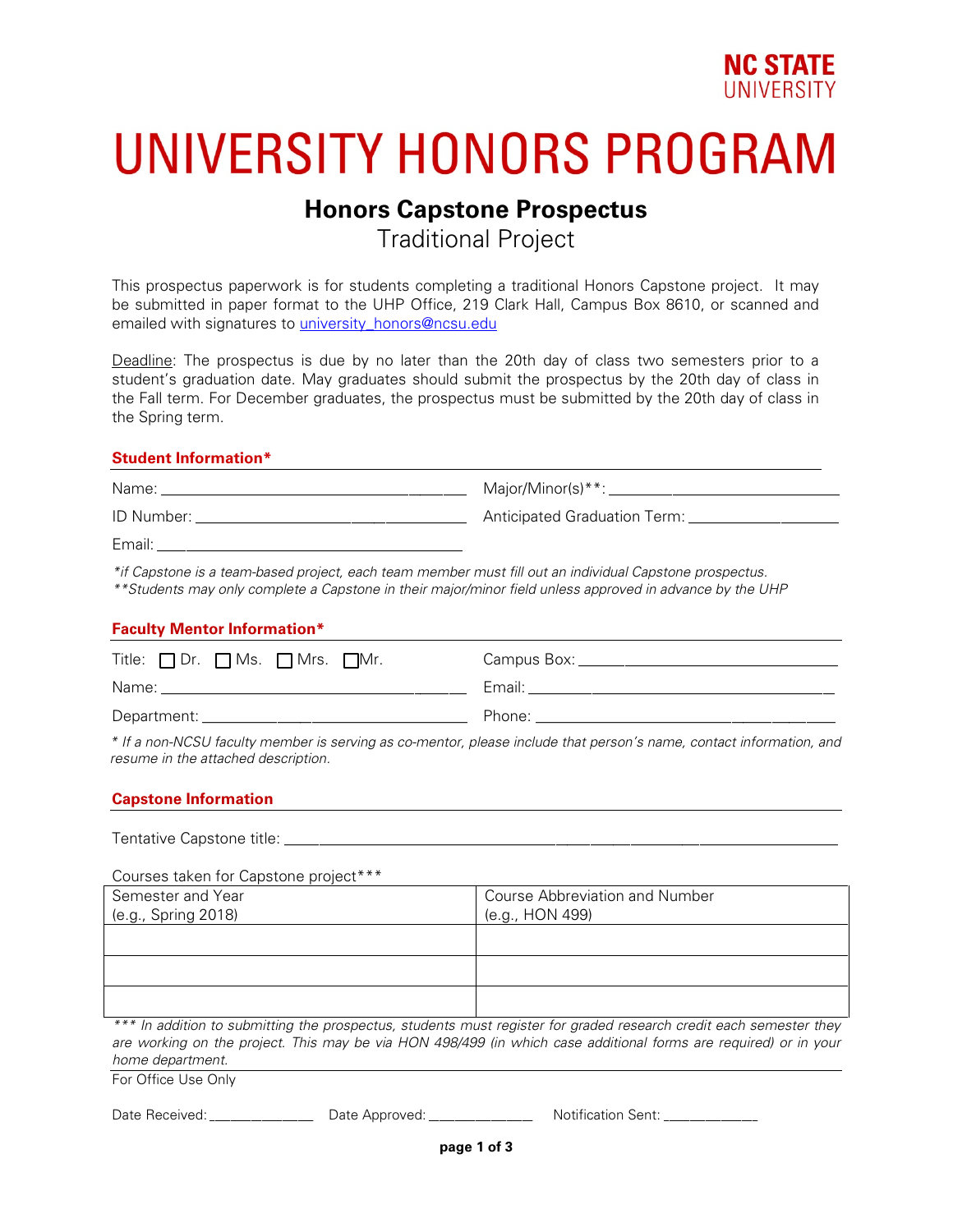

### UNIVERSITY HONORS PROGRAM **Honors Capstone Prospectus**

Traditional Project

#### **Student signature**

Final approval of your Honors Capstone prospectus is contingent upon meeting the following expectations. Students please initial next to each statement:

I have read and understood the Capstone overview for students provided on the UHP website. \_\_\_\_\_\_\_

I understand that any major change to this proposal (e.g. choosing a different topic or mentor) requires the submission of a new Capstone prospectus.

I understand that it is my responsibility to identify, schedule, and notify the UHP office in advance of the required public presentation of my Capstone.

I understand that it is my responsibility to submit a final copy of my Capstone to the UHP in electronic format no later than the last day of classes of the semester in which the project is completed.

I understand that this Capstone prospectus is being submitted *pro forma*, meaning that I may assume the project to be accepted unless notified otherwise.

I understand that I must enroll in at least 3 graded credit hours for my Capstone project and that I must receive a B- or better each semester to meet UHP requirements. \_\_\_\_\_\_\_\_\_\_\_

I understand that I may not receive financial compensation for any research hours conducted as part of the Capstone, including during HON 498/499

I am willing to abide by these expectations, as well as follow the plan of research outlined in the attached Capstone prospectus:

Student signature experiments and the student signature of the students of the students of the students of the studies of the studies of the studies of the studies of the studies of the studies of the studies of the studie

#### **Mentor signature**

By signing this form, the faculty mentor agrees to supervise the student's proposed Capstone project (prospectus attached). It is also your acknowledgement that you have read and understood the Capstone overview for mentors provided on the UHP website.

Mentor signature \_\_\_\_\_\_\_\_\_\_\_\_\_\_\_\_\_\_\_\_\_\_\_\_\_\_\_\_\_\_\_\_\_\_\_\_\_\_\_\_\_\_\_\_\_\_\_\_\_\_\_\_\_\_\_ Date \_\_\_\_\_\_\_\_\_\_\_\_\_\_\_\_